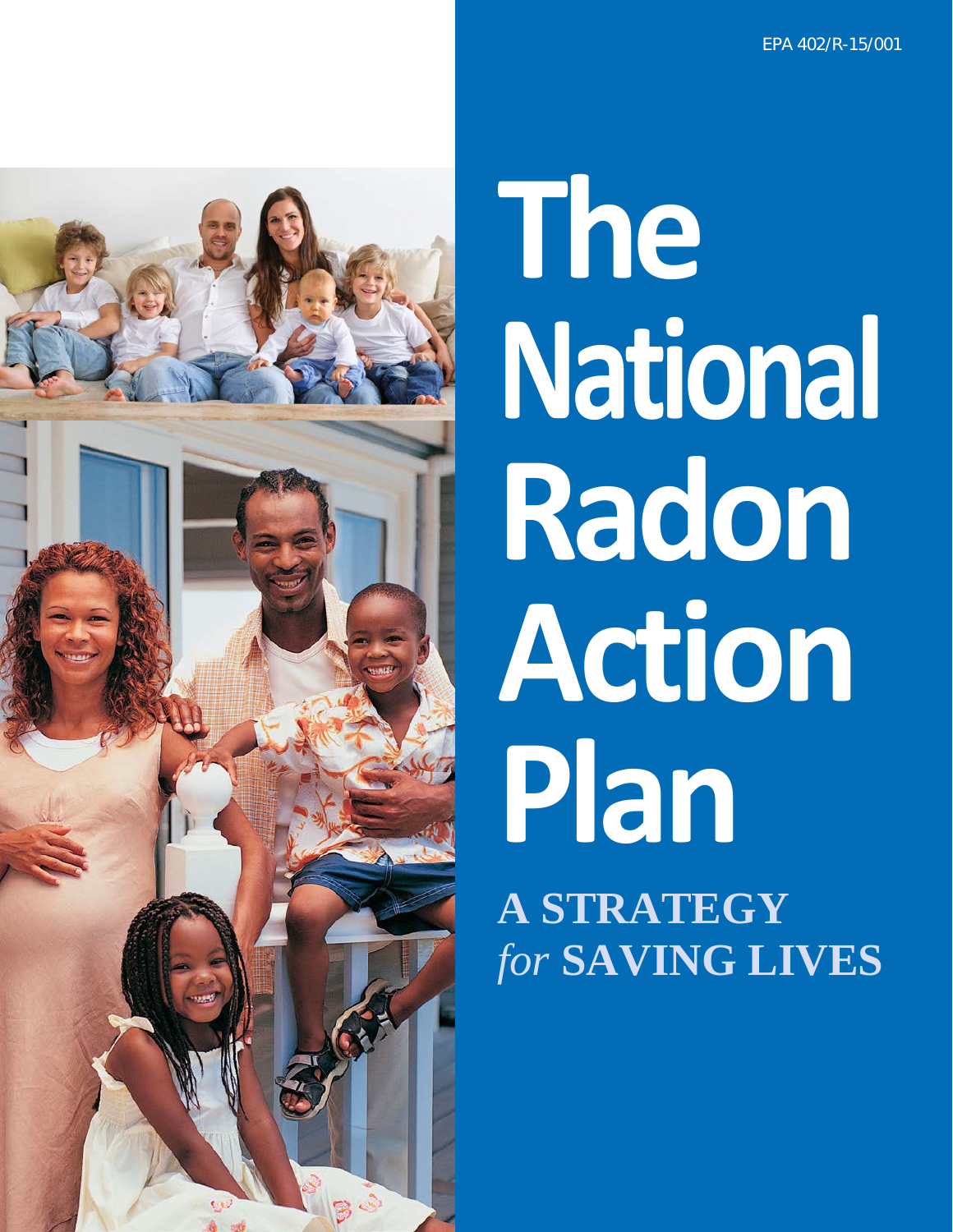

*A fresh focus on addressing the radon problem in our country must begin today. You can make that happen.*

### *More than 21,000 lives lost each year to this preventable disease is no longer acceptable.*

*We can't do it alone. We are literally dying. We need your help to save lives.*

#### Elizabeth Hoffmann

*Co-founder and President of Cancer Survivors Against Radon (CanSAR) From her testimony before the U.S. Congress on March 21, 2012*

*Ms. Hoffmann passed away on November 6, 2013, after a multiyear battle against lung cancer.*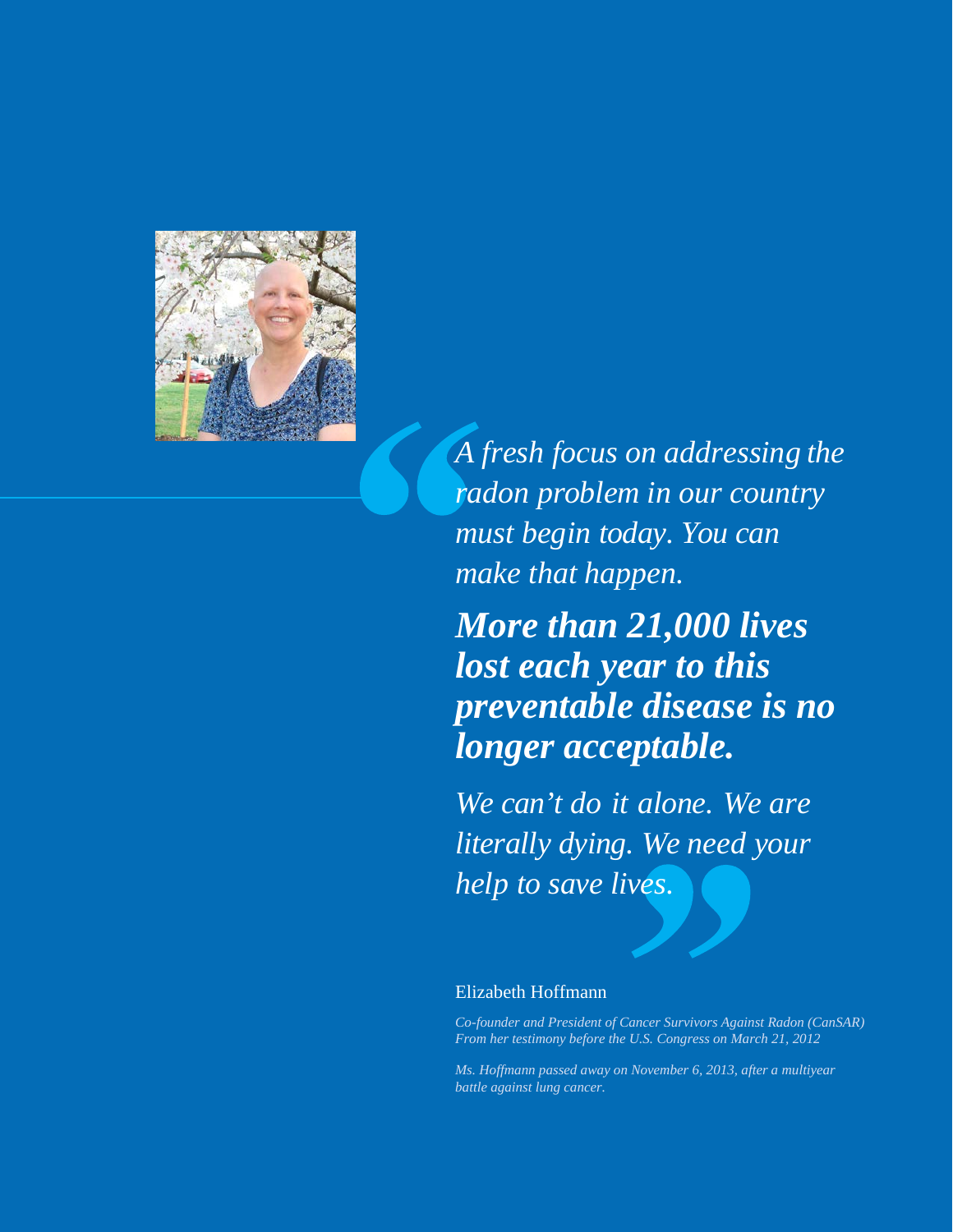

# **The National Radon Action Plan A STRATEGY** *for* **SAVING LIVES**

#### Developed Through the Collaborative Efforts of

American Lung Association American Association of Radon Scientists and Technologists American Society of Home Inspectors Cancer Survivors Against Radon Children's Environmental Health Network Citizens for Radioactive Radon Reduction Conference of Radiation Control Program Directors Environmental Law Institute National Center for Healthy Housing U.S. Environmental Protection Agency U.S. Department of Health and Human Services U.S. Department of Housing and Urban Development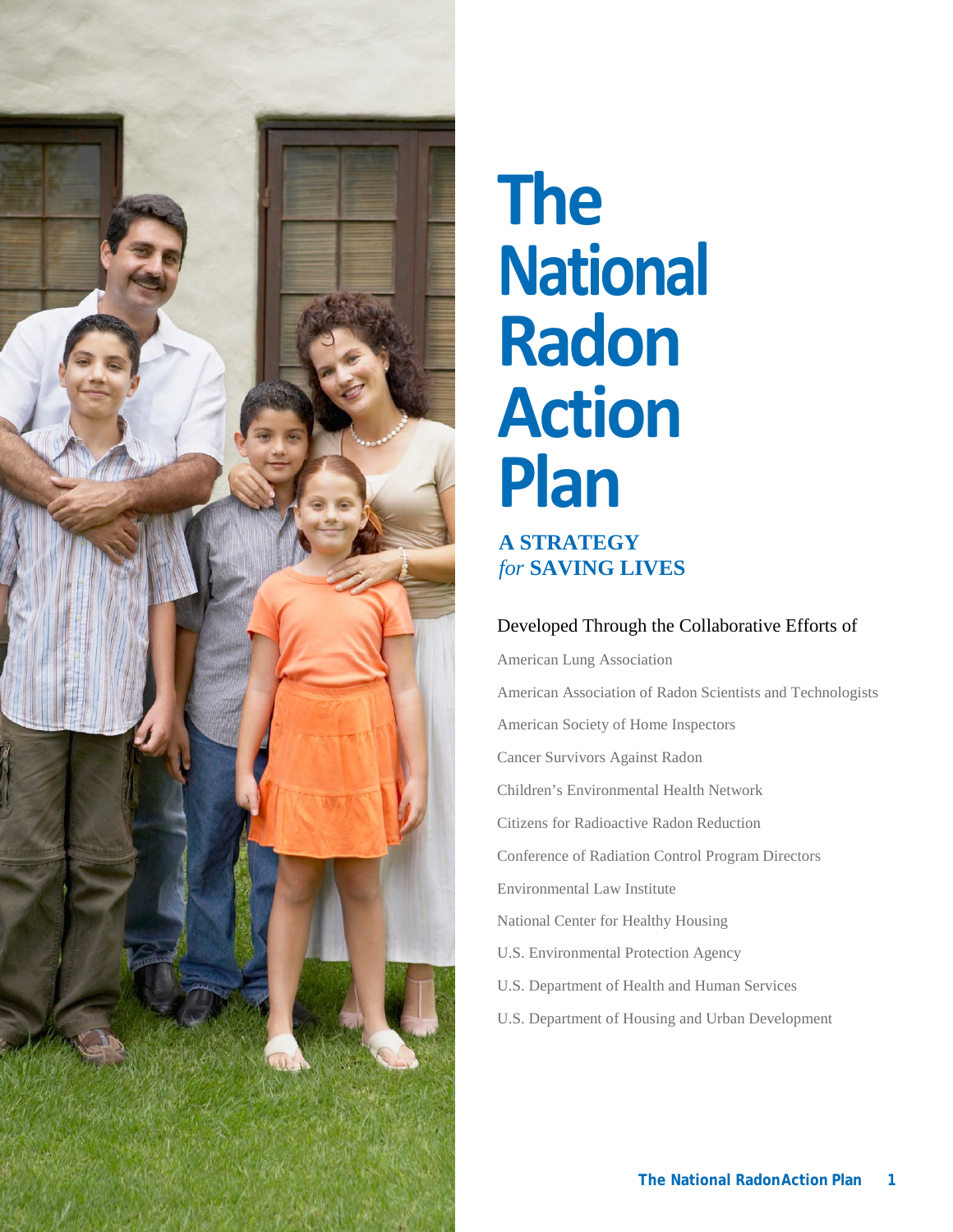# **Our Vision**

The National Radon Action Plan presents a long-range strategy for eliminating avoidable radon-induced lung cancer in the United States.

The Plan's near-term goals are to reduce radon risk in 5 million homes and to save 3,200 lives by 2020. While the 2020 goals offer bold and important milestones, they are not the endpoint.

Our ultimate goal is to eliminate avoidable radon-induced lung cancer in the United States by incorporating radon testing, radon mitigation and radon-resistant construction into the systems that govern purchasing, financing, constructing and renovating homes and other buildings. Using simple and proven technologies, we can eliminate avoidable radon-induced lung cancers. We need to apply those technologies as standard practice and we will, over time, reduce radon risk across the U.S. building stock. When we find, fix and prevent high indoor radon levels as a standard practice so that no American is exposed to avoidable radon at home, school or work, we will have achieved the vision of this Plan.

# **Our Foundation for Success**

### *Starting with Federal Action*

In 2010, the situation that more Americans may be at risk from radon than ever before, despite years of government, non-government and industry effort to address radon, led nine federal agencies to look for new solutions.1They came together to develop the Federal Radon Action Plan<sup>2</sup> and to launch more than 30 new projects that promote radon action through three approaches:

- Testing for and mitigating high radon using professional radon services.
- Providing financial incentives and direct support where needed for radon risk reduction.
- Demonstrating the importance, feasibility and value of radon risk reduction.

**Radon causes 21,000 lung cancer deaths every year,eventhoughweknowhowtofind,fixand preventit.Manyradon-inducedlungcancerdeaths are preventable.**

**Testing for and mitigating high radon levels uses tested, time-proven, straightforward techniques.**

**Our visionisto make radonrisk reductionstandard practice toeliminateavoidable radon-inducedlung cancer in the UnitedStates.**

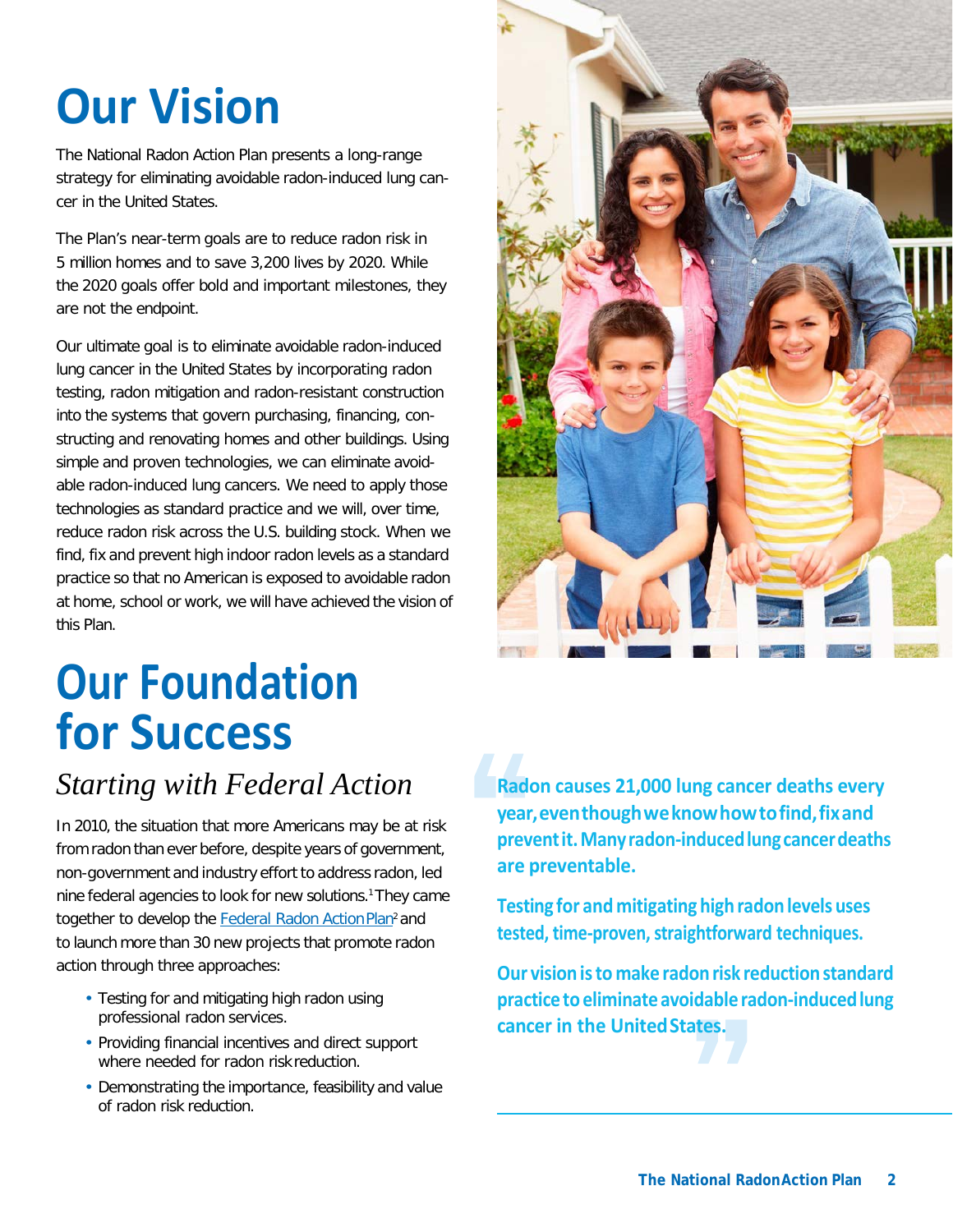The Federal Radon Action Plan established a strong foundation for future success. Key federal agencies initiated policies to begin to find, fix and prevent high radon levels in government-influenced buildings. Those actions are saving lives and will continue to do so into the future. As of 2014, federal actions have already reached an estimated 1.6 million homes, schools and childcare facilities with guidance and incentives to reduce radon risk and have tested for and mitigated high radon risk when necessary in nearly 200,000 units.3

The Federal Radon Action Plan also signaled to the non-governmental sector a renewed seriousness and commitment to reducing radon risk and finding new tools to support a comprehensive approach. In response, in 2013, twelve leaders from national organizations representing government, nonprofit and industry joined together to expand the effort toeliminate avoidable radon-induced lung cancer.<sup>4</sup>

### *Moving to National Action*

The American Lung Association led a national radon workgroup to develop this Plan. Our workgroup's purpose is to build upon, leverage and accelerate the impact of the federal plan and to advance coordinated national action. We know that no single approach will solve the radon problem. Our job is to identify proven effective policies, techniques and strategies for reducing radon risk and to gather the people, organizations and resources required from government, non-government and industry organizations to put those strategies into action. We recognize the critical importance of supporting strong and effective state and tribal radon programs that can engage with and support other partners to implement this Plan.

Our group met throughout 2014 to discuss how to move quickly toward a future where all homes are tested for radon, all high-radon homes are mitigated, and all new homes are built to prevent high radon levels. We saw value in the Federal Plan's framework for radon action, which focused on demonstrating radon's significance, providing incentives and support, and building demand for professional radon services. We believe, however, that the essential driver of transformational change for radon is missing.

"Building in" is our term to describe strategies that can solve the U.S. radon problem. Approaches that embed radon testing, mitigation and radon-resistant construction as



norms of individual behavior, industry practice and public policy *build in* radon risk reduction so that it occurs as a matter of course.

We refined the framework for planning action that the federal government had started with to include the following (as shown in the figure on page 5):

- **Build in radon risk reduction:** Approaches that embed radon risk reduction as standard practice across the entire housing sector.
- **Provide incentives and support for radon risk reduction:** Approaches that motivate individuals to pay for testing, mitigation and radon-resistant construction with financial encouragement and provide direct financial support for radon testing and risk reduction for people who cannot pay.
- **Test and mitigate using professional radon services:** Approaches that promote the use of certified radon services and help to build demand to sustain a highquality industry.
- **Increase visibility:** Approaches that garner broad public attention for the radon issue and demonstrate the importance of radon risk reduction.

**The federalworkgroup recognized thatitswork alone would not dramatically reduce radon deaths.Thefederalplanwasalwaysintendedto beastartingpointandacatalystforabroader national effort.**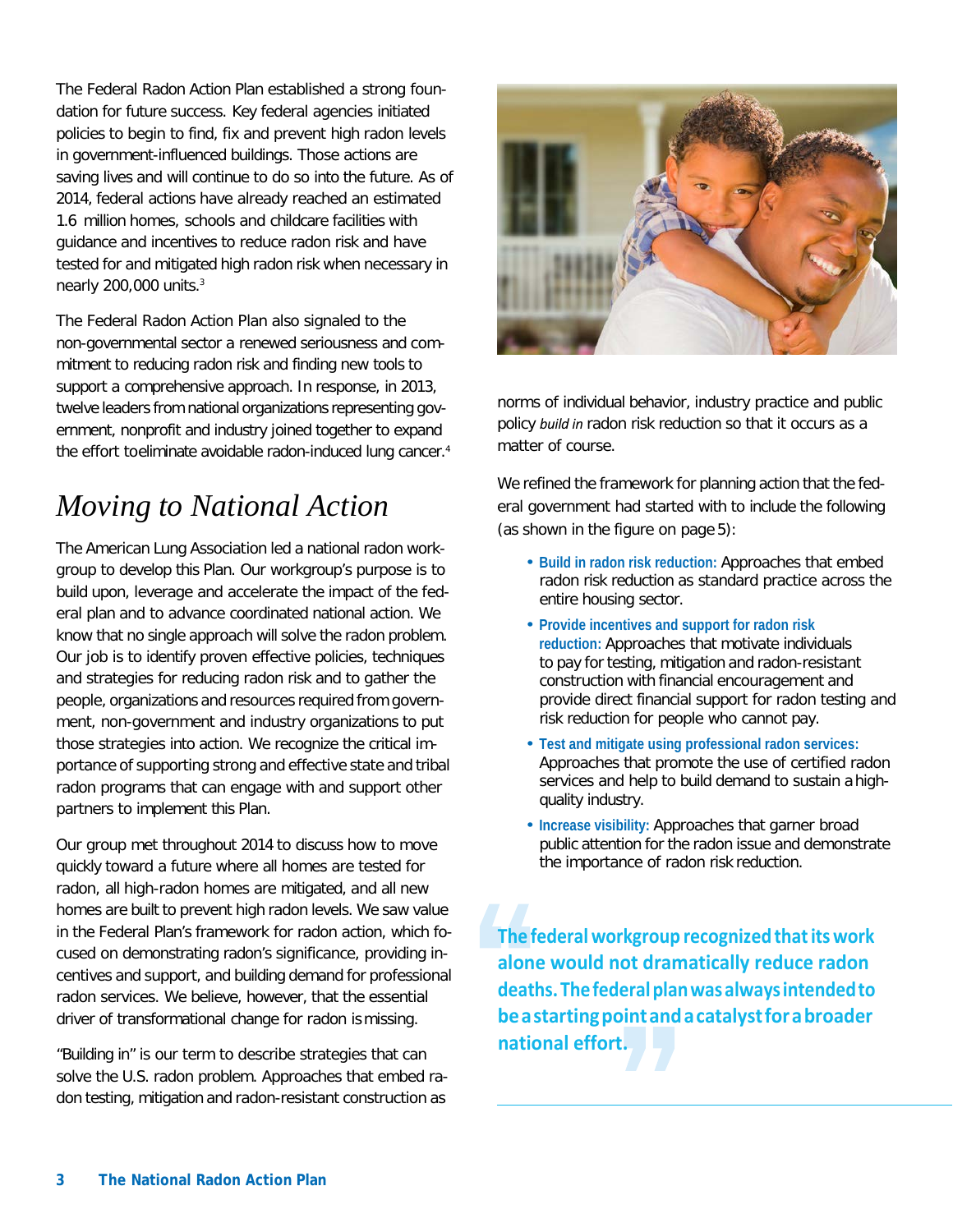

We believe that an effective plan will pursue all four streams of work while prioritizing approaches and policies that *build in* radon risk reduction. Early federal action generated baseline progress by incentivizing radon action, testing for and mitigating high radon levels, and increasing visibility of the radon issue. In the next phase, we will focus on *building in* radon risk reduction to drive mitigation in 5 million high-radon units, save 3,200 lives by 2020, and set the United States on a path to eliminating avoidable lung cancer from radon.

Using our four-stream framework for action planning and the best available evidence, our workgroup evaluated the effectiveness of various strategies for reducing radon risk. We examined strategies employed in the federal plan and historical radon efforts according to four criteria:

- **Impact:** A strategy's direct effect on high indoor radon levels and the size of the population it will affect.
- **Level of effort:** The amount of effort required to pursue a strategy to the point of achieving impact.
- **Feasibility:** The likelihood that a strategy can succeed, considering structural challenges, financial implications and other factors.
- **Measurability:** Our ability to measure a strategy's impact over time in terms of radon risk reduced.

Using this model, we ranked priority strategies requiring action. **Table 1**—National Radon Action Plan: Priority Strategies for Saving Lives—contains the strategies we plan to pursue and the outcomes each stream of work is intended to achieve. It summarizes our group's work thus

far to define a strategy for the future and lays the groundwork for implementing the National Radon Action Plan. We also have started to identify leaders to spearhead individual approaches and have developed our capacity to collaborate across organizations to implement this plan.

In the next year, our workgroup will undertake the following:

- Consider new strategies and propose policies that are not currently being pursued and evaluate their likely effectiveness for inclusion in the Priority Strategies for Saving Lives table.
- Review the Federal Radon Action Plan scorecard to identify and coordinate with ongoing federal activities and identify potential areas for future joint action.
- Identify priority strategies and the steps we need to take to achieve the envisioned results.
- Identify the individuals, organizations and expertise we need to bring to this work to meet our objectives.
- Determine how to pursue individual strategies with people best suited to the work, while also working across teams to coordinate a unifiedeffort.
- Develop milestone targets and meaningful measures we can use to track progress on individual strategies and the National Radon Action Plan as a whole.
- Create a publicly visible tracking tool to report on our progress and keep this effort on track.

The vision and strategy presented here will guide our efforts.

To learn more about the National Radon Action Plan and to join our national effort to eliminate avoidable lung cancers from radon, please contact Radon[@epa.gov.](mailto:NRAP@epa.gov)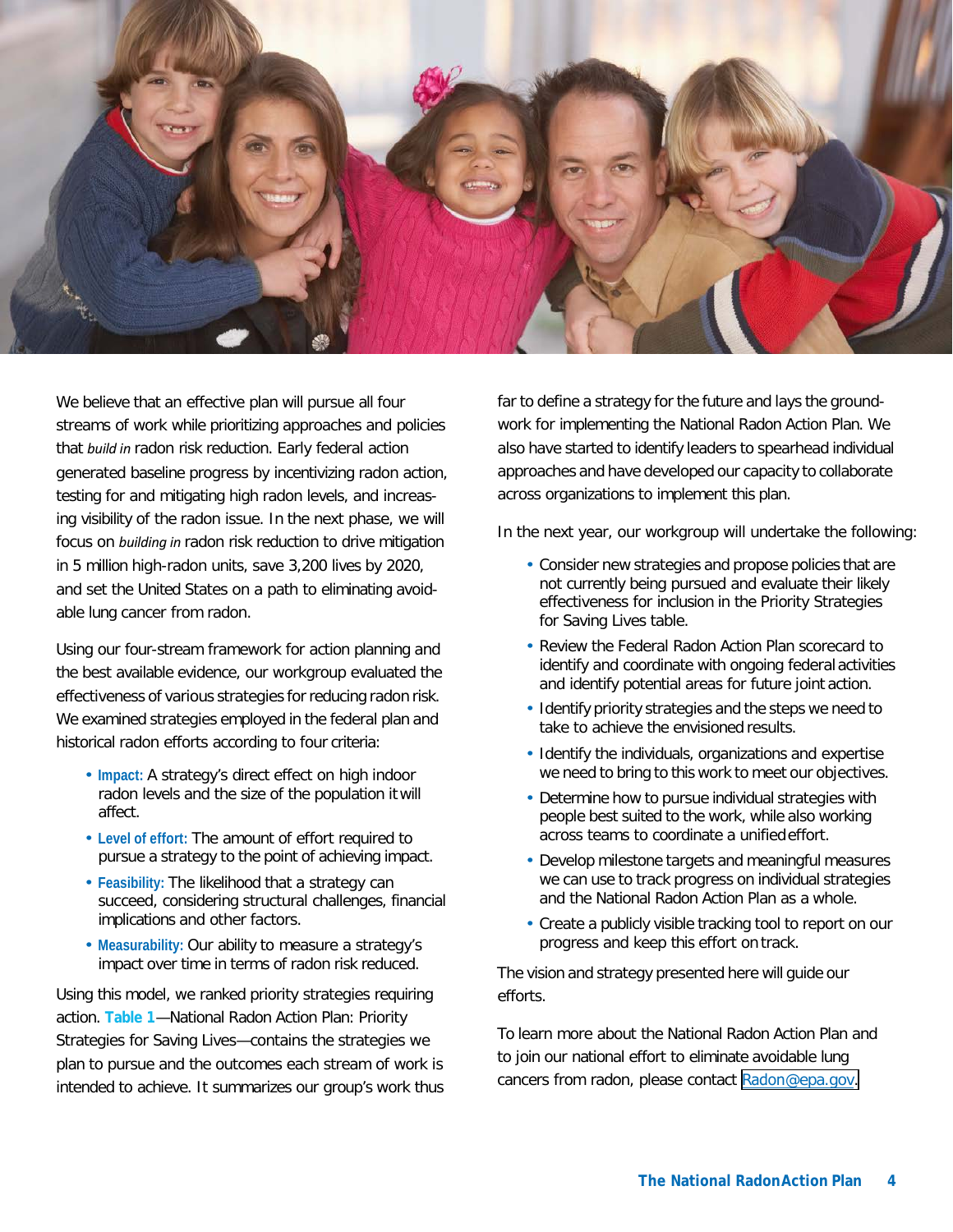#### **NATIONAL STRATEGY FOR PREVENTING RADON-INDUCED LUNG CANCER**

*A federal, non-profit, and private sector approach for achieving durable changes to the US housing stock*

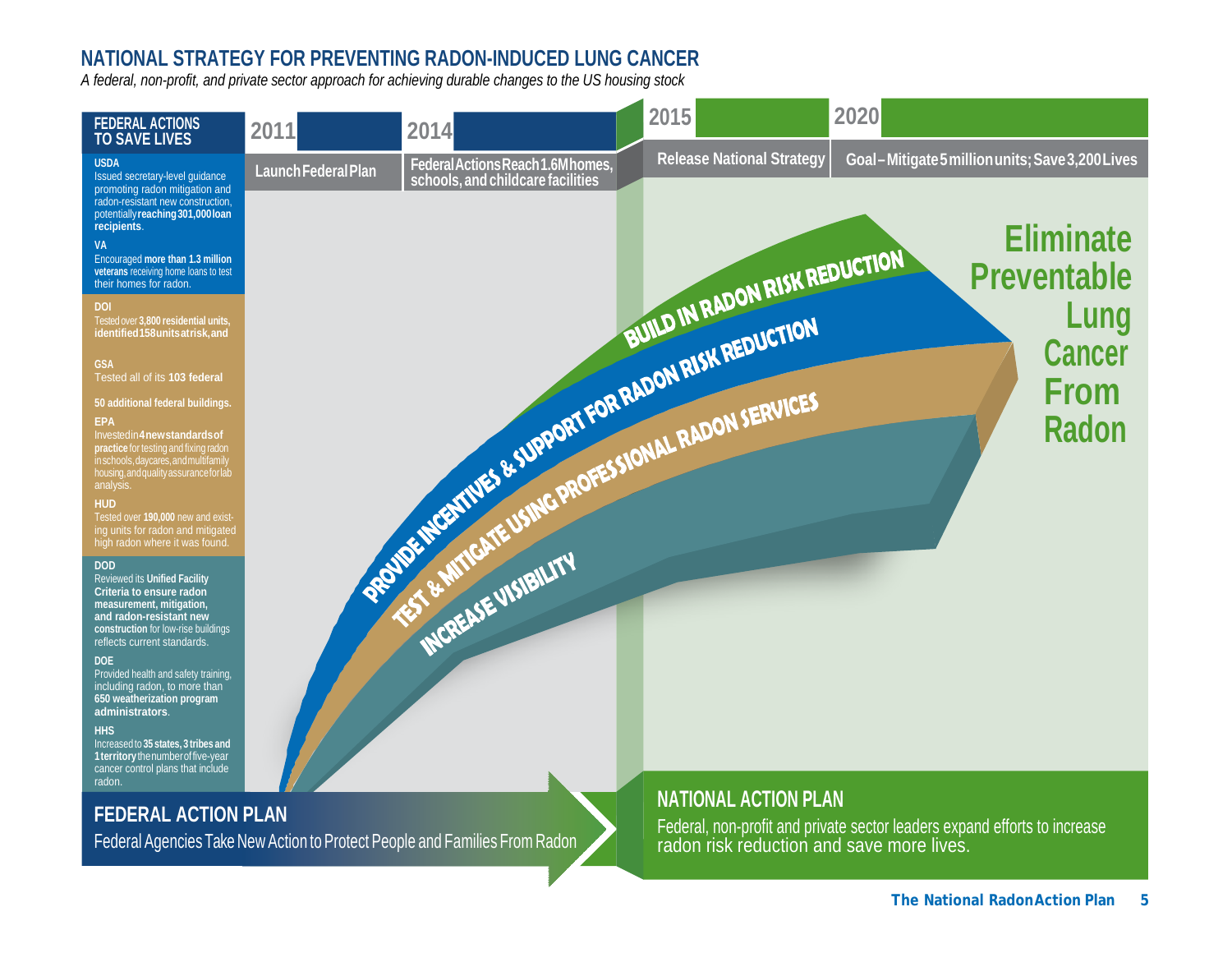| Table 1: National Radon Action Plan: Priority Strategies for Saving Lives                                                |                                                                                                                                                                                                |                                                                                                                                                                                                                |
|--------------------------------------------------------------------------------------------------------------------------|------------------------------------------------------------------------------------------------------------------------------------------------------------------------------------------------|----------------------------------------------------------------------------------------------------------------------------------------------------------------------------------------------------------------|
| <b>What Needs</b><br>to Happen                                                                                           | <b>Strategies to Drive Change</b>                                                                                                                                                              | <b>Outcomes We Seek</b>                                                                                                                                                                                        |
| 1<br><b>Build in Radon</b><br><b>Risk Reduction</b>                                                                      | Work with government, quasi-governmental and<br>private sector housing finance organizations to<br>encourage radon testing and mitigation as a standard<br>practice.                           | Housing finance and insurance industries take<br>actions that will increase radon testing and<br>mitigation in homes.                                                                                          |
|                                                                                                                          | Embed radon risk-reduction requirements in state<br>and local building codes.                                                                                                                  | State and local building codes require that homes be<br>built to resist radon.                                                                                                                                 |
|                                                                                                                          | Develop the research base on the cost-effectiveness<br>of preventive and mitigation actions for radon in<br>energy upgrades.                                                                   | Energy upgrades include radon risk reduction as<br>standard practice where needed.                                                                                                                             |
| $\overline{2}$<br><b>Provide</b><br><b>Incentives and</b><br><b>Support for</b><br><b>Radon Risk</b><br><b>Reduction</b> | Ensure radon is a priority risk addressed in healthy<br>homes programs and grant-making.                                                                                                       | Criteria for national programs promoting healthy<br>homes include radon risk reduction.                                                                                                                        |
|                                                                                                                          | Leverage government-backed and other housing<br>loans to cover radon mitigation.                                                                                                               | New sources of funding are available to motivate<br>homeowners to test for and mitigate high radon<br>levels.                                                                                                  |
|                                                                                                                          | Secure direct support from philanthropies, charities<br>and other sources, including governments, to reduce<br>radon risk for low-income Americans in homes,<br>schools and childcare centers. | Radon mitigation is financed in buildings where the<br>occupants are unable to afford testing and mitigation<br>on their own.                                                                                  |
|                                                                                                                          | Leverage tax incentives, including health spending<br>accounts, to cover radon mitigation costs in order to<br>reduce cancer-related healthcare costs.                                         | Tax incentives exist that increase voluntary radon<br>testing and mitigation.                                                                                                                                  |
| 3                                                                                                                        | Finalize and disseminate consensus standards for<br>testing, mitigating and ensuring measurement device<br>accuracy.                                                                           | Quality professional standards to support the certified<br>radon services industry are widely recognized,<br>disseminated and adopted.                                                                         |
| <b>Build Capacity</b><br>to Test and<br><b>Mitigate Using</b>                                                            | Provide training on high-quality radon testing and<br>mitigation in home health and safety training.                                                                                           | Home health and safety training programs for in-<br>home service practitioners routinely include radon.                                                                                                        |
| <b>Professional</b><br><b>Radon Services</b>                                                                             | Promote the radon profession to practitioners, such<br>as home inspectors.                                                                                                                     | More certified radon professionals are available<br>nationwide.                                                                                                                                                |
| 4<br><b>Increase</b><br><b>Visibility for</b><br><b>Radon Issue</b>                                                      | Promote radon testing and mitigation through a<br>comprehensive disclosure of health risk to home<br>buyers and loan borrowers.                                                                | State and local laws require that sellers disclose<br>knowledge of radon levels and information about<br>radon to prospective buyers.                                                                          |
|                                                                                                                          |                                                                                                                                                                                                | During property sales, borrowers request testing and<br>mitigation where needed to reduce radon risk.                                                                                                          |
|                                                                                                                          | Encourage state cancer control plans to prioritize<br>radon.                                                                                                                                   | State cancer plans include strategies for reducing<br>radon.                                                                                                                                                   |
|                                                                                                                          | Focus on radon in coordinated messaging about<br>health risks in homes, schools and childcare centers.                                                                                         | Increased amount, coordination and effectiveness<br>of communication tells Americans that radon is a<br>serious risk that needs to be a priority for action.                                                   |
|                                                                                                                          | Promote radon awareness to medical, public health<br>and childcare communities through consistent<br>outreach using targeted materials.                                                        | Medical, public health and childcare practitioners<br>educate patients and families about radon during<br>routine encounters and increase their actions to<br>reduce radon in home and childcare environments. |